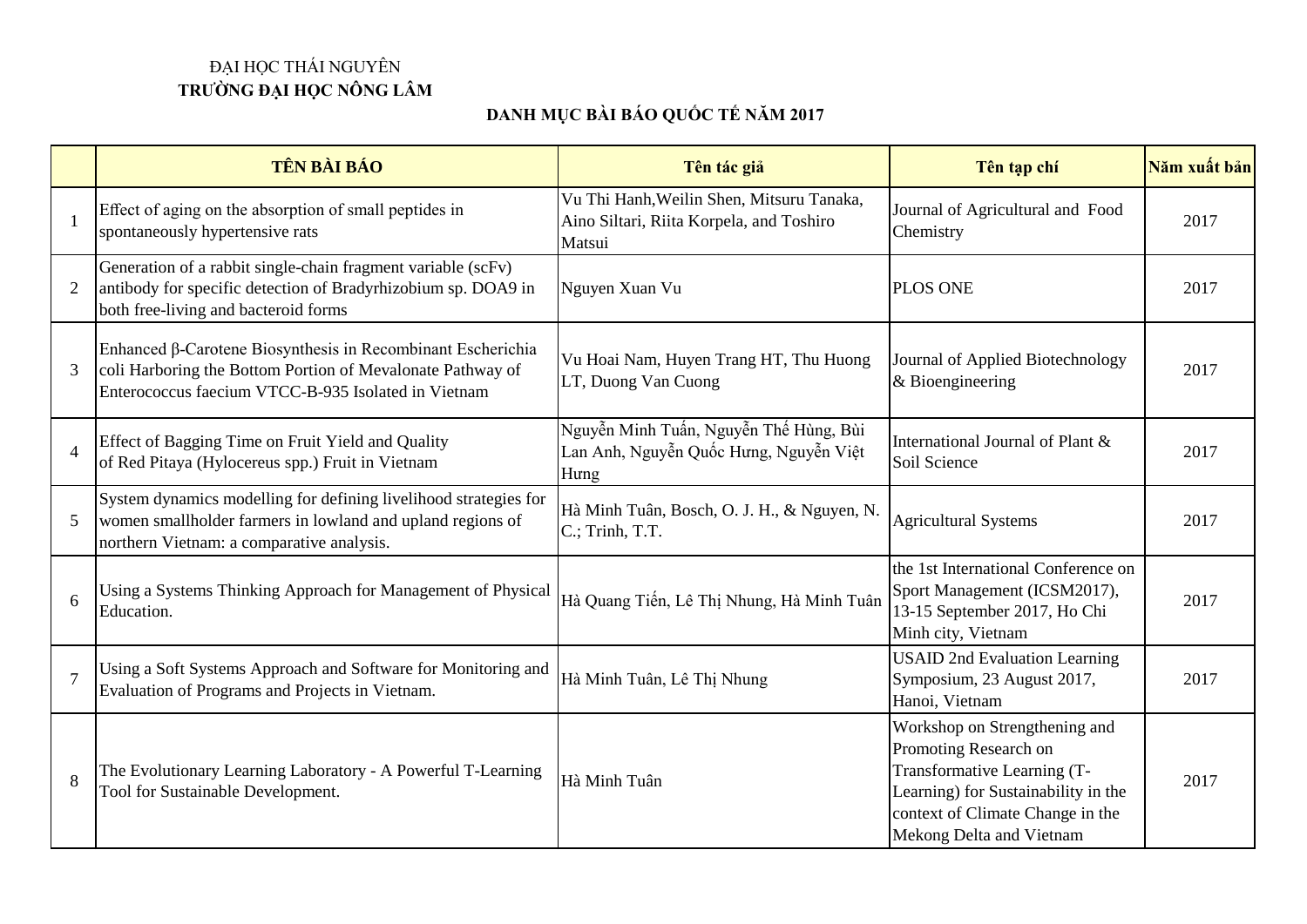| 9  | Effects of Continuously Applied Vermicompost on<br>Media Properties, Growth, Yield, and Fruit Quality<br>of Two Tomato Varieties                  | Ha Duy Truong, Chong Ho Wang & Tran<br>Trung Kien                                                                                | Communications in Soil Science<br>and Plant Analysis                                        | 2017 |
|----|---------------------------------------------------------------------------------------------------------------------------------------------------|----------------------------------------------------------------------------------------------------------------------------------|---------------------------------------------------------------------------------------------|------|
| 10 | Study on Effects of Different Medium Compositions on Growth<br>and Seedling Quality of Two Tomato Varieties Under<br><b>Greenhouse Conditions</b> | Ha Duy Truong, Chong Ho Wang & Tran<br>Trung Kien                                                                                | Communications in Soil Science<br>and Plant Analysis                                        | 2017 |
| 11 | VIETNAM'S 'RENOVATION' POLICIES Impacts on upland<br>communities and sustainable forest management                                                | Tran Thi Thu Ha, Pham Van Dien                                                                                                   | Shifting Cultivation Policy:<br><b>Balancing Environmental and</b><br>Social Suctoinability | 2017 |
| 12 | Diversity and ecological association of tree species an special<br>useforests of Vietnam: A case study in Huong Son, Ha Tinh                      | Pham Van Dien, Tran Thi Thu Ha                                                                                                   | International Jounal of Scientific<br>Research, volume 6, ISSN No2277-<br>8179              | 2017 |
| 13 | Explicit iteration methods for solving variational inqualities in<br><b>Banach</b> spaces                                                         | Phạm Thanh Hiếu, Nguyễn Thị Thu Thủy,<br>Jean Jacques Strodiot                                                                   | Bulletin of the Malaysian<br><b>Mathematical Sciences Society</b><br><b>SCIE</b>            | 2017 |
| 14 | "Sequentially Cohen-Macaulay Rees Algebra",                                                                                                       | Taniguchi, Nguyễn Thị Dung, Trần thị<br>Phượng, Trần Nguyên An                                                                   | Journal of the Mathematical<br>Society of Japan (SCI)                                       | 2017 |
| 15 | Topic on Sequentially Cohen-Macaulay modules                                                                                                      | Taniguchi, Nguyễn Thị Dung, Trần Thị<br>Phượng, Trần Nguyên An                                                                   | Journal of Commutative Algebra/<br>Taylor & Francis INC Pub (SCIE).                         | 2017 |
| 16 | Critical paired dominating sets and irreducible decompositions of<br>powers of edge ideals                                                        | Nguyễn Thị Dung, Hoang Le Truong, Nguyen<br>Thi Thanh Tam and Hoang Ngoc Yen                                                     | Acta Mathematica Vietnamica<br>(SCOPUS)                                                     | 2017 |
| 17 | Assessing the Vulnerability Due to Climate Change in Binh<br>Minh Ward, Lao Cai City, Lao Cai Provine                                             | Đặng Thị Hồng Phương, Văn Hữu Tập                                                                                                | American Journal of Environmental<br><b>Engineering and Science</b>                         | 2017 |
| 18 | Facile one-step synthesis of zinc oxide nanosheets by<br>ultrasonic-assisted precipitation method                                                 | Keomany Inthavong, Phung Thi Oanh,<br>Nguyen Thanh Trung, Nguyen Thanh Rae,<br>Dang Thi Hong Phuong                              | Vietnam JOURNAL OF SCIENCE<br><b>AND TECHNOLOGY</b>                                         | 2017 |
| 19 | Preparation of red mud/graphene composite and its application<br>for adsorption of As(III) from aqueous solution                                  | Ha Xuan Linh, Hoang Duc Thuan, Dang Thi<br>Hong Phuong, Nguyen Thi Thuy, Nguyen<br>Thanh Hai, Nguyen Nhat Huy, Dang Van<br>Thanh | Vietnam Journal of Science and<br>Technology                                                | 2017 |
| 20 | Removal of Cd(II) from aqueous solutions by crumpled graphite<br>oxide                                                                            | Ha Xuan Son, Hac Van Vin, Nguyen Thanh<br>Hai, Dang Thi Hong Phuong, Nguyen Thi<br>Kim Ngan                                      | Vietnam Journal<br>of Science and Technology                                                | 2017 |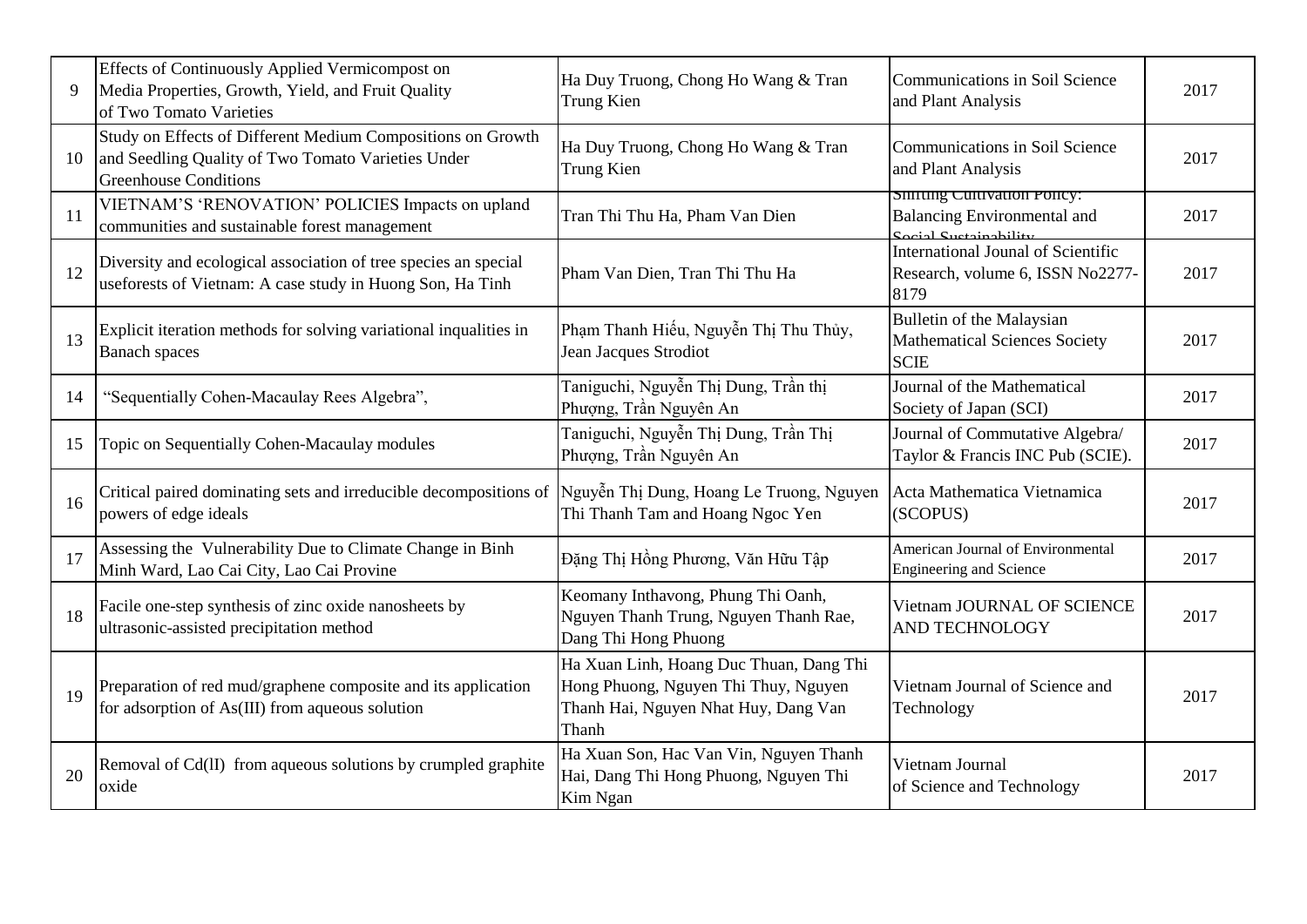| 21 | Removal of methylene blue from aqueous solutions by graphene<br>sheets prepared from electrochemical method                                                                                          | Ha Xuan Linh, Dang Thi Hong Phuong, Pham<br>Van Hao, Nguyen Thi Thuy, Nguyen Thanh<br>Hai, Nguyen Nhat Huy, Dang Van Thanh     | Tạp chí viện Khoa<br>học và Công nghệ Quân sự                                     | 2017                  |
|----|------------------------------------------------------------------------------------------------------------------------------------------------------------------------------------------------------|--------------------------------------------------------------------------------------------------------------------------------|-----------------------------------------------------------------------------------|-----------------------|
| 22 | A research on Treating and Recycling Wastewater from<br>Mine Tunnels at 790 Coal Mine, MTV 790 Ltd. Company                                                                                          | Đặng Xuân Thường, Đỗ Thị Lan, Đặng Mai<br>Hoa                                                                                  | <b>Modern Environmental Science</b><br>and Engineering                            | 2017                  |
| 23 | Immobilization of heavy metals in contaminated soil<br>after mining activity by using biochar and other industrial by-<br>products: the significant role of minerals on the biochar surfaces         | Đặng Văn Minh, Joseph S., Van H. T., Mai.<br>T. L. A., Duong T. M. H., Weldon S.,<br>Munroe P., Mitchell D. & Taherymoosavi S. | <b>Environmental Technology</b>                                                   | 2017                  |
| 24 | Assessment Of Fundamental Characteristics Of Semi-Submerged<br>Soil Based On Water Level In Reservoir At The Area Of Son La<br>Hydroelectricity                                                      | Trần Thị Phả, Trần Văn ĐIền, Đàm Xuân<br>Vận, Văn Hữu Tập, Hoàng Quý Nhân                                                      | Journal of Multidisciplinary<br><b>Engineering Science Studies</b><br>(JMESS)     | 2017                  |
| 25 | Investigation of the Factors Affecting On the Growth and<br>Development Capacity of Melaleuca Leucadendra and Melaleuca<br>Cajuputi in SemiFlooded Area in Son La Hydropower                         | Trần Thị Phả, Trần Văn Điền, Đàm Xuân<br>Vận, Văn Hữu Tập                                                                      | Imperial Journal of<br><b>Interdisciplinary Research</b>                          | 2017                  |
| 26 | Results of researching on building the longterm data of sloping<br>land from elevation data of world data (ASTER GDEM) to serve<br>estimating the land potentiality of Thai Nguyen province          | Trương Thành Nam, Nguyễn Thùy Linh                                                                                             | Imperial Journal of<br><b>Interdisciplinary Research</b>                          | 2017                  |
| 27 | Determinants of tea value chain linkages in Thai Nguyen<br>province, Vietnam                                                                                                                         | Nguyễn Thị Lan Anh, Đào Thị Hương, Đỗ<br>Xuân Luận, Nguyễn Thị Thùy Ninh                                                       | International Journal of<br>Economics, Commerce and<br>Management United Kingdom, | 2017                  |
| 28 | Use of Organic Materials as Growing Media for Honeydew<br>Melon Seedlings in Organic Agriculture                                                                                                     | Nguyễn Văn Tâm, Chong-Ho Wang                                                                                                  | <b>COMMUNICATIONS IN SOIL</b><br><b>SCIENCE AND PLANT</b><br><b>ANALYSIS</b>      | 2017                  |
| 29 | Effects of substrates and drying methods on antioxidant<br>compound and antioxidant activity of fruiting body extracts of<br>two oyster mushrooms (Pleurotus ostreatus and Pleurotus<br>cystidiosus) | Hà Thị Hòa, Wang, C. H., Tam, N. V. and<br>Wang, C.L.                                                                          | <b>International Food Research Journal</b>                                        | 2017<br><b>SCOPUS</b> |
| 30 | Efficiency of Microfinance Institutions in India: Evidence from<br><b>Malmquist Indices</b>                                                                                                          | Dương Hoài An                                                                                                                  | <b>International Research in</b><br><b>Economics and Finance</b>                  | 2017                  |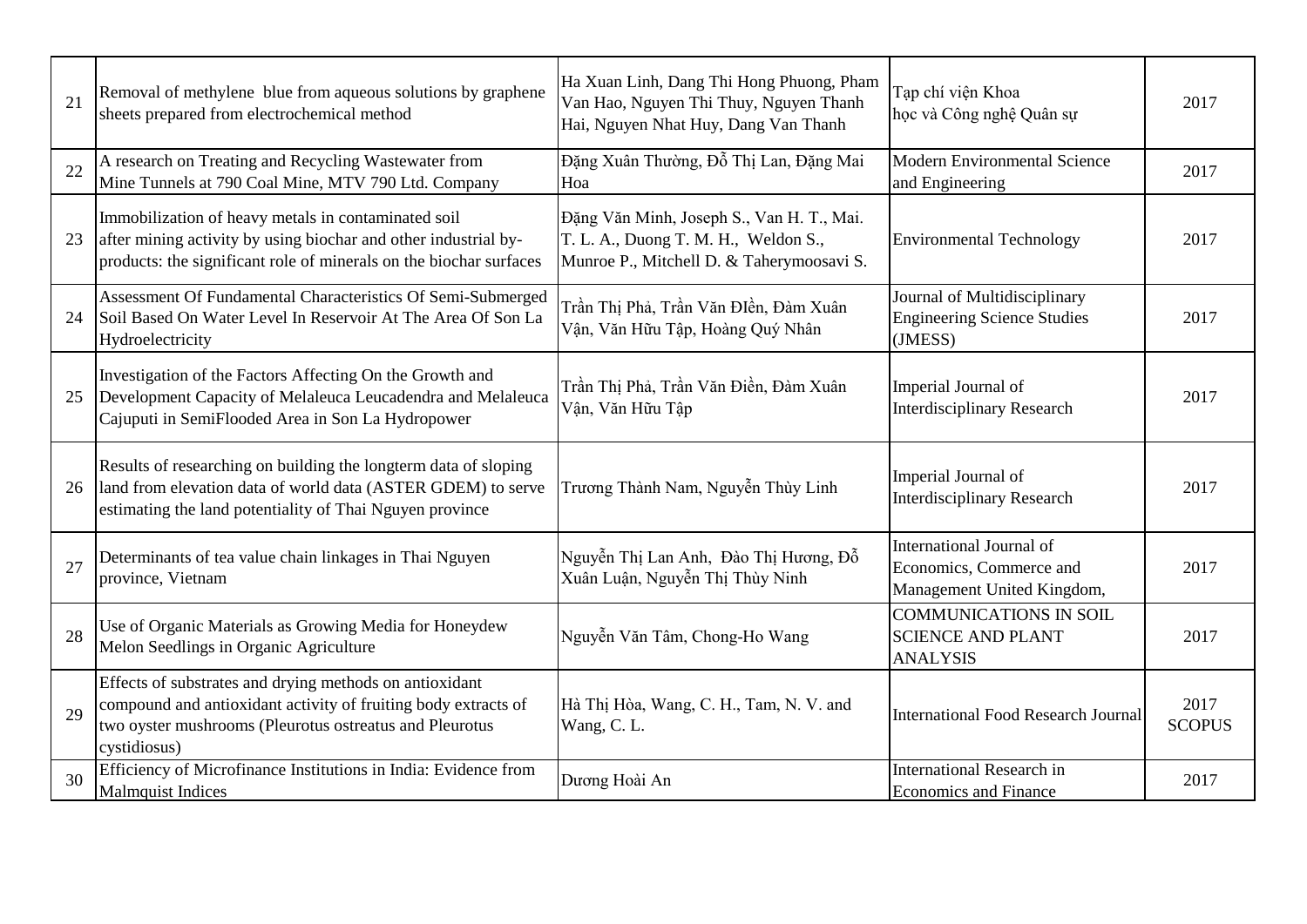| 31 | Nutrient digestibility determination of cassava, Leucaena,<br>Stylosanthes, Moringa and Trichathera leaf meals in chickens                                                      | Từ Quang Hiển, Tran T Hoan, Mai A Khoa,<br>Tu T Kien, Phan T Huong, Hoang T H Nhung          | <b>Bulgarian Journal of Agricultural</b><br>Science       | 2017                  |
|----|---------------------------------------------------------------------------------------------------------------------------------------------------------------------------------|----------------------------------------------------------------------------------------------|-----------------------------------------------------------|-----------------------|
| 32 | Comparision on the effects of several leaf meal kinds included in<br>diiets of laying hens on egg yield and quality                                                             | Từ Quang Hiển, Tran Thi Hoan, Mai Anh<br>Khoa, Tu Trung Kien, Tu Quang Trung                 | <b>Bulgarian Journal of Agricultural</b><br>Science       | 2018<br><b>SCOPUS</b> |
| 33 | The effect of some leaf meal kinds á a supplement in the Basal<br>diet on Luongphuong broiler peformance                                                                        | Từ Quang Hiển, Tran Thi Hoan, Mai Anh<br>Khoa, Tu Trung Kien, Tu Quang Trung                 | <b>Bulgarian Journal of Agricultural</b><br>Science       | 2017                  |
| 34 | Limnobacter humi sp. nov., a thiosulfate-oxidizing, heterotrophic<br>bacterium isolated from humus soil, and emended description of the<br>genus Limnobacter Spring et al. 2001 | Tuan Manh Nguyen, Jaisoo Kim                                                                 | Journal of Microbiology                                   | 2017                  |
| 35 | A rapid and simple method for identifying bacterial polar lipid<br>components in wet biomass                                                                                    | Tuan Manh Nguyen, Jaisoo Kim                                                                 | Journal of Microbiology                                   | 2017                  |
| 36 | Azohydromonas riparia sp. nov. and Azohydromonas ureilytica<br>sp. nov. isolated from a riverside soil in South Korea                                                           | Tuan Manh Nguyen, Jaisoo Kim                                                                 | Journal of Microbiology                                   | 2017                  |
| 37 | Variation in intrinsic wood properties of Melia azedarach. L<br>planted in northern Vietnam                                                                                     | Doan Van Duong, Edward Missanjo, Junji<br>Matsumura                                          | Journal of Wood Science                                   | 2017                  |
| 38 | The MARCKS protein amount is differently regulated by calpain<br>during toxic effects of methylmercury between SH-SY5Y and<br>EA.hy926 cells.                                   | Dao Van Cuong, Mitsuya Shiraishi and<br>Atsushi Miyamoto.                                    | Journal of Veterinary Medical<br>Science                  | 2017                  |
| 39 | Rho-kinase and the nitric oxide pathway modulate basilar arterial<br>reactivity to acetylcholine and angiotensin II in streptozotocin-<br>induced diabetic mice.                | Md. Zahorul Islam, Dao Van Cuong, Atsushi<br>Miyamoto, and Mitsuya Shiraishi.                | Naunyn-Schmiedeberg's Archives<br>of Pharmacology         | 2017                  |
| 40 | Effect of ethylene concentrations on the quality and enzyme<br>activity of Dragon fruit (Hylocereus undatus)                                                                    | Tuan Duc Nguyen, A. Mongkolchaiyaphruek,<br>V. Srilaong and S. Tongchitpakdee                | Italian Journal of Food Science,<br>Vol. 30, No. 5, 77-81 | 2017                  |
| 41 | System dynamics modelling for defining livelihood strategies for<br>women smallholder farmers in lowland and upland regions of<br>northern Vietnam: A comparative analysis      | Tuan M. Ha, Ockie J.H. Bosch, Nam C.<br>Nguyen, Chung T. Trinh                               | <b>Agricultural Systems</b>                               | 2017                  |
| 42 | Generation of a rabbit single-chain fragment variable (scFv)<br>antibody for specific detection of Bradyrhizobium sp. DOA9 in<br>both free-living and bacteroid forms.          | Vu NX, Pruksametanan N, Srila W,<br>Yuttavanichakul W, Teamtisong K,<br>Teaumroong N, et al. | PLoS ONE; Q1 in Agricultural<br>and Biological Sciences   | 2017                  |
| 43 | A rapid and simple method for identifying bacterial polar lipid<br>components in wet biomass                                                                                    | Tuan Manh Nguyen, Jaisoo Kim                                                                 | Journal of Microbiology                                   | 2017<br>ISI/SCI/SCIE  |
| 44 | Azohydromonas riparia sp. nov. and Azohydromonas ureilytica<br>sp. nov. isolated from a riverside soil in South Korea                                                           | Tuan Manh Nguyen, Jaisoo Kim                                                                 | Journal of Microbiology                                   | 2017<br>ISI/SCI/SCIE  |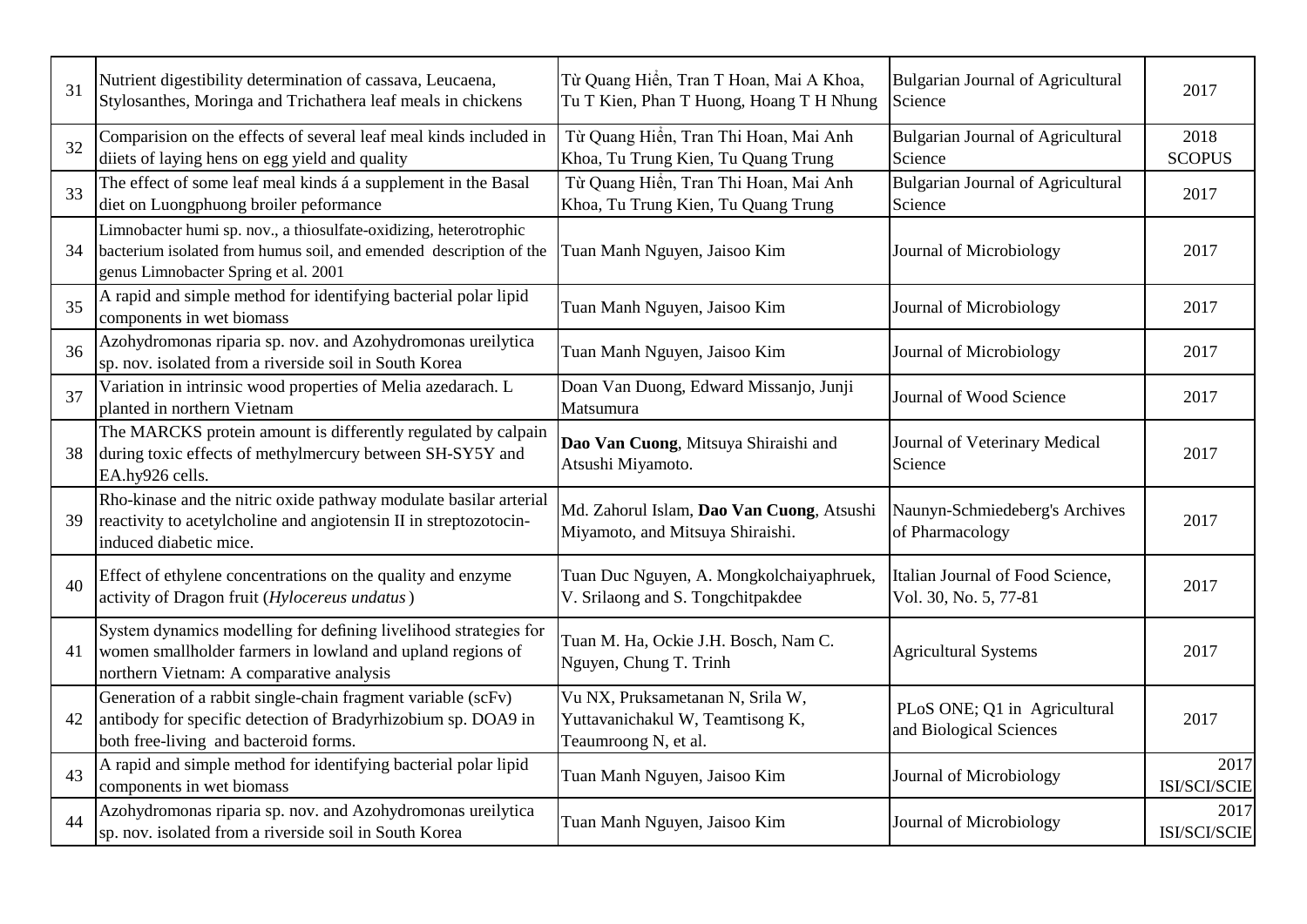| 45 | Variation in intrinsic wood properties of Melia azedarach. L<br>planted in northern Vietnam                                                                                | Doan Van Duong, Edward Missanjo, Junji<br>Matsumura                                             | Journal of Wood Science                                                   | 2017<br>ISI/SCI/SCIE |
|----|----------------------------------------------------------------------------------------------------------------------------------------------------------------------------|-------------------------------------------------------------------------------------------------|---------------------------------------------------------------------------|----------------------|
| 46 | "Sequentially Cohen-Macaulay Rees Algebra"                                                                                                                                 | N. Taniguchi, Tran Thi Phuong, Nguyen Thi<br>Dung and Tran Nguyen An                            | Journal of the Mathematical<br>Society of Japan                           | 2017<br>ISI/SCI/SCIE |
| 47 | "Topic on Sequentially Cohen-Macaulay modules"                                                                                                                             | N. Taniguchi, Tran Thi Phuong, Nguyen Thi<br>Dung and Tran Nguyen An                            | Journal of Commutative Algebra/<br>Taylor & Francis INC Publ              | <b>SCIE</b>          |
| 48 | Effects of Continuously Applied Vermicompost on<br>Media Properties, Growth, Yield, and Fruit Quality<br>of Two Tomato Varieties                                           | Ha Duy Truong, Chong Ho Wang                                                                    | <b>Communications in Soil Science</b><br>and Plant Analysis               | 2017<br>ISI/SCI/SCIE |
| 49 | Study on Effects of Different Medium Compositions on Growth<br>and Seedling Quality of Two Tomato Varieties Under<br><b>Greenhouse Conditions</b>                          | Ha Duy Truong, Chong Ho Wang & Tran<br>Trung Kien                                               | Communications in Soil Science<br>and Plant Analysis                      | 2017<br>ISI/SCI/SCIE |
| 50 | Effect of Vermicompost in Media on Growth, Yield and Fruit<br>Quality of Cherry Tomato (Lycopersicon esculentun Mill.)<br><b>Under Net House Conditions</b>                | Ha Duy Truong, Chong Ho Wang & Tran<br><b>Trung Kien</b>                                        | Compost Science & Utilization                                             | 2017<br>ISI/SCI/SCIE |
| 51 | Explicit iteration methods for solving variational inequalities in<br><b>Banach</b> spaces                                                                                 | Pham Thanh Hieu, Nguyen Thi Thu Thuy,<br>Jean Jacques Strodiot                                  | Bulletin of the Malaysian<br><b>Mathematical Sciences Society</b>         | <b>SCIE</b>          |
| 52 | The MARCKS protein amount is differently regulated by calpain<br>during toxic effects of methylmercury between SH-SY5Y and<br>EA.hy926 cells.                              | Dao Van Cuong, Mitsuya Shiraishi and<br>Atsushi Miyamoto.                                       | Journal of Veterinary Medical<br>Science. Hệ số ảnh hưởng (IF) =<br>0,845 | 2017<br>ISI/SCI/SCIE |
| 53 | Rho-kinase and the nitric oxide pathway modulate basilar arterial<br>reactivity to acetylcholine and angiotensin II in streptozotocin-<br>induced diabetic mice.           | Md. Zahorul Islam, Dao Van Cuong, Atsushi<br>Miyamoto, and Mitsuya Shiraishi.                   | Naunyn-Schmiedeberg's Archives<br>of Pharmacology                         | 2017<br>ISI/SCI/SCIE |
| 54 | Effect of ethylene concentrations on the quality and enzyme<br>activity of Dragon fruit (Hylocereus undatus)                                                               | Tuan Duc Nguyen, A. Mongkolchaiyaphruek,<br>V. Srilaong and S. Tongchitpakdee                   | Italian Journal of Food Science,<br>Vol. 30, No. 5, 77-81                 | 2017<br>ISI/SCI/SCIE |
| 55 | Effect of aging on the absorption of small peptides in<br>spontaneously hypertensive rats                                                                                  | Vu Thi Hanh, Weilin Shen, Mitsuru Tanaka,<br>Aino Siltari, Riita Korpela, and Toshiro<br>Matsui | Journal of Agricultural and Food<br>Chemistry,                            | 2017<br>ISI/SCI/SCIE |
| 56 | System dynamics modelling for defining livelihood strategies for<br>women smallholder farmers in lowland and upland regions of<br>northern Vietnam: A comparative analysis | Tuan M. Ha, Ockie J.H. Bosch, Nam C.<br>Nguyen, Chung T. Trinh                                  | <b>Agricultural Systems</b>                                               | 2017<br>ISI/SCI/SCIE |
| 57 | Generation of a rabbit single-chain fragment variable (scFv)<br>antibody for specific detection of Bradyrhizobium sp. DOA9 in<br>both free-living and bacteroid forms.     | Vu NX, Pruksametanan N, Srila W,<br>Yuttavanichakul W, Teamtisong K,<br>Teaumroong N, et al.    | PLoS ONE; Q1 in Agricultural<br>and Biological Sciences                   | 2017<br>ISI/SCI/SCIE |